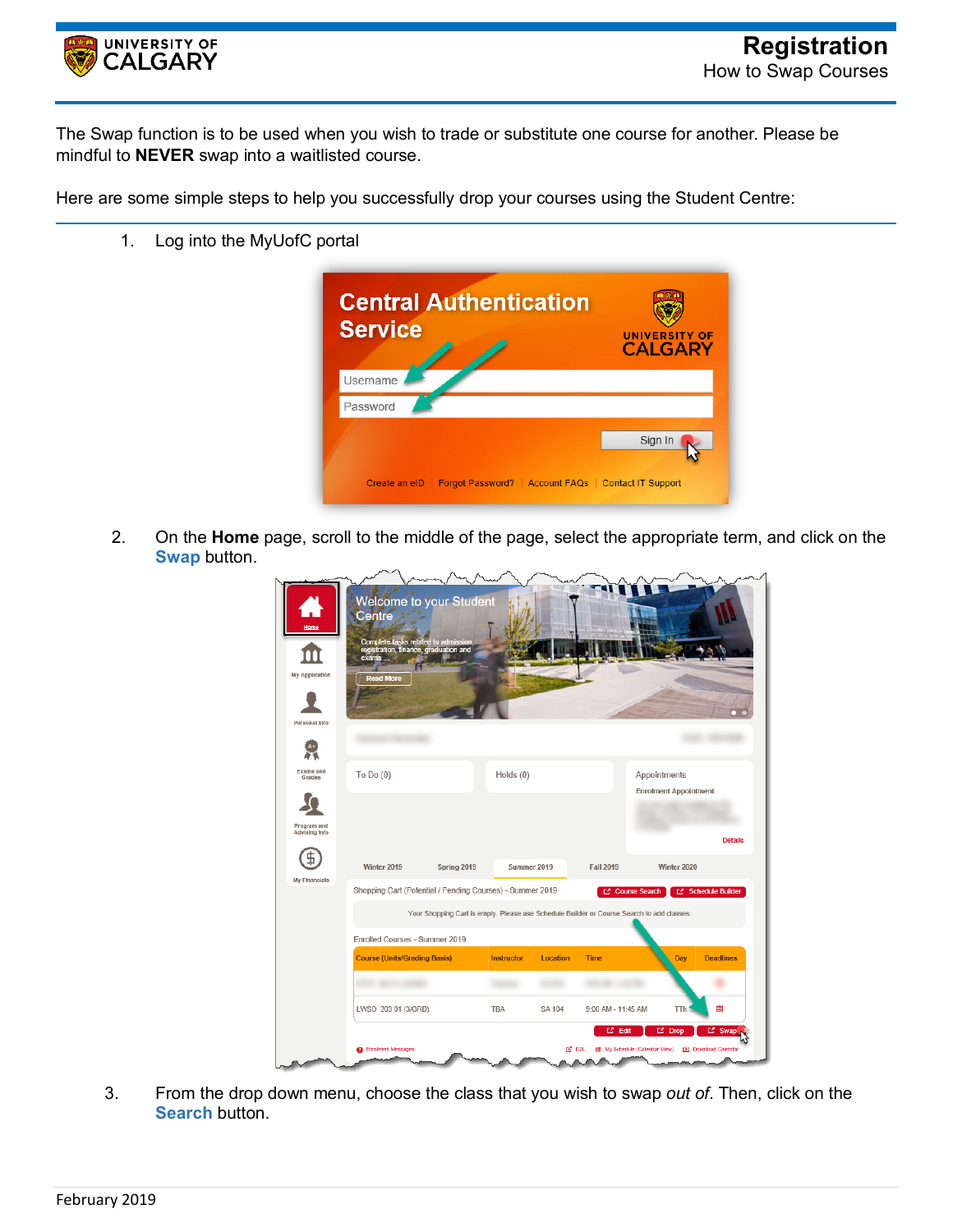

| 1. Select a class to swap                                                                    |
|----------------------------------------------------------------------------------------------|
| Select the class you wish to swap then select the class you wish to replace it with.         |
| Summer 2019   Undergraduate Programs   University of Calgary<br><b>Change Term</b>           |
| <b>Swap This Class</b><br>Select from your schedule [LWSO 203: Intro to Legal Knowledge<br>◡ |
| With This Class<br>Search<br>$\overline{\mathbf{v}}$<br>Class Search                         |
| ------ OR ------<br><b>Search for Class</b>                                                  |
| Enter<br><b>Enter Class Nbr</b>                                                              |
| My Summer 2019 Class Schedule (You ARE registered or waitlisted in these)                    |
|                                                                                              |

4. Search the course that you wish to swap into by selecting the subject from the drop-down menu; then, hit the **Search** button.

| Enter Search Criteria                                                                                                                                                                                                                                                         |
|-------------------------------------------------------------------------------------------------------------------------------------------------------------------------------------------------------------------------------------------------------------------------------|
| <b>Search for Classes</b>                                                                                                                                                                                                                                                     |
| University of Calgary   Summer 2019<br>Select at least 2 search criteria. Select Search to view your search results.                                                                                                                                                          |
| <b>▽Class Search</b>                                                                                                                                                                                                                                                          |
| Subject <b>From Continuing Contact Contact Contact Contact Contact Contact Contact Contact Contact Contact Contact Contact Contact Contact Contact Contact Contact Contact Contact Contact Contact Contact Contact Contact Conta</b><br>contains<br><b>Course Number</b><br>◡ |
| Course Career ØShow Open Classes Only                                                                                                                                                                                                                                         |
| □Open Entry/Exit Classes Only                                                                                                                                                                                                                                                 |
| Additional Search Criteria                                                                                                                                                                                                                                                    |
| Return to Swap a Class<br>Clear<br>Search                                                                                                                                                                                                                                     |
|                                                                                                                                                                                                                                                                               |

5. Choose the class you wish to enroll into and click on **Select**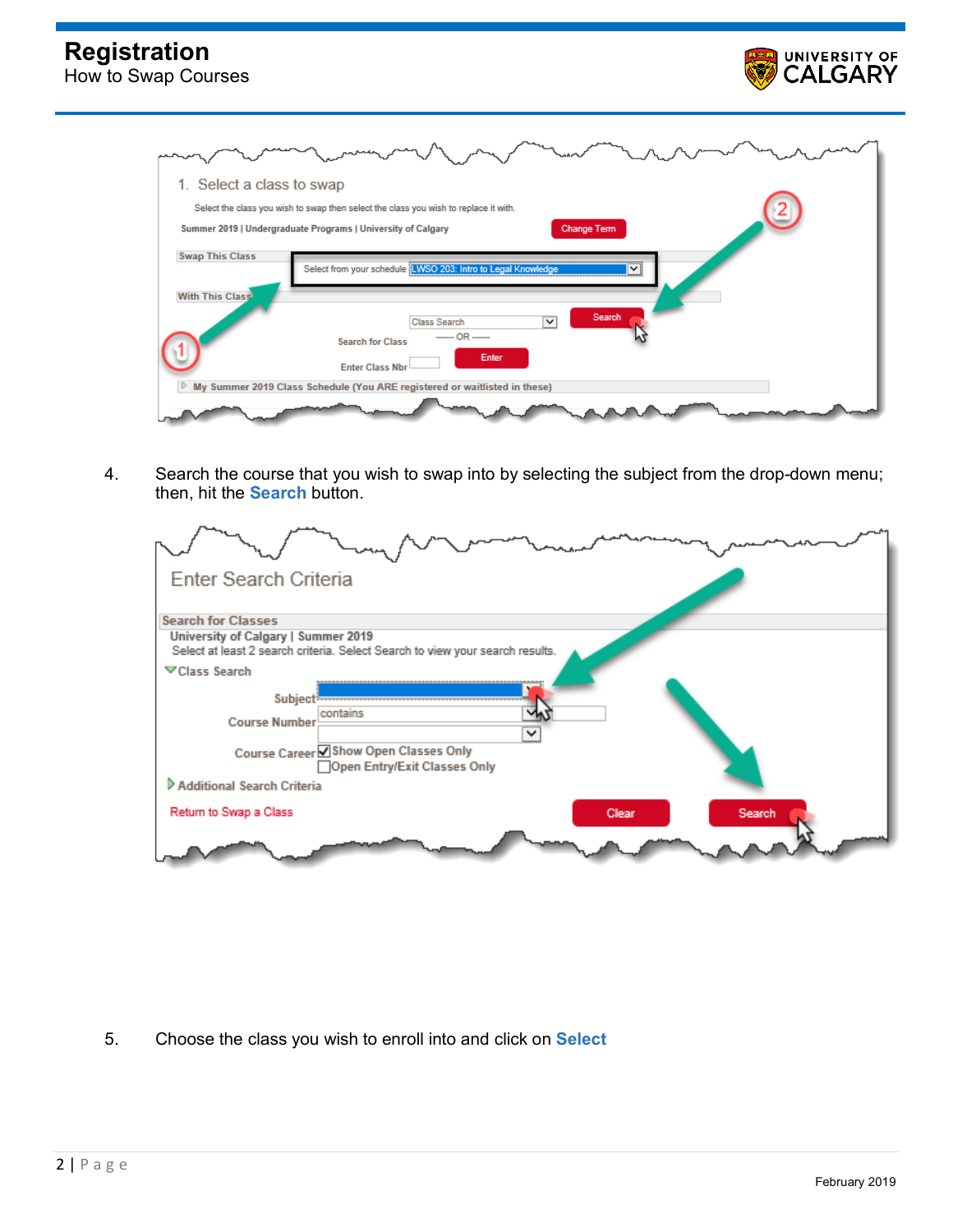

## **Registration**

How to Swap Courses

| Search Results           |                                                                                                |                     |                   |                      |                 |                             |           |                                                                                                                                                           |        |  |
|--------------------------|------------------------------------------------------------------------------------------------|---------------------|-------------------|----------------------|-----------------|-----------------------------|-----------|-----------------------------------------------------------------------------------------------------------------------------------------------------------|--------|--|
|                          | University of Calgary   Summer 2019                                                            |                     |                   |                      |                 |                             |           |                                                                                                                                                           |        |  |
|                          |                                                                                                |                     |                   |                      | Show All        |                             |           | <b>Shopping Cart</b><br>Your shopping cart is empty.                                                                                                      |        |  |
| Only: Yes                | The following classes match your search criteria Course Subject: Philosophy, Show Open Classes |                     |                   |                      |                 |                             |           |                                                                                                                                                           |        |  |
|                          |                                                                                                |                     |                   |                      |                 |                             |           | Please click on the Class link for further registration information such as pre-requisites, class restriction details, language of instruction, and more. |        |  |
|                          |                                                                                                |                     |                   | Open                 | <b>D</b> Closed |                             | Wait List |                                                                                                                                                           |        |  |
|                          | Indicates that some or all seats may be reserved for specific student groups. Click on the     |                     |                   |                      |                 |                             |           |                                                                                                                                                           |        |  |
|                          | Class link for further restriction details.                                                    |                     |                   |                      |                 |                             |           |                                                                                                                                                           |        |  |
| Return to Swap a Class   |                                                                                                |                     | <b>New Search</b> | <b>Modify Search</b> |                 |                             |           |                                                                                                                                                           |        |  |
| 2 class section(s) found |                                                                                                |                     |                   |                      |                 |                             |           |                                                                                                                                                           |        |  |
|                          | ▽ PHIL 329 - Business Ethics                                                                   |                     |                   |                      |                 |                             |           |                                                                                                                                                           |        |  |
|                          | <b>Universal Student Ratings of Instruction</b>                                                |                     |                   |                      |                 |                             |           |                                                                                                                                                           |        |  |
| <b>Class Section</b>     | Days & Times                                                                                   | Location            | <b>Room</b>       | Instructor           |                 | Section Topic Meeting Dates |           | <b>Status</b> Class Restrictions                                                                                                                          |        |  |
| 50157 01-LEC<br>Regular  | MoWe 6:00PM -<br>8:45PM                                                                        | Main UofC<br>Campus | SA 129            | Staff                |                 | 2019/07/02 -<br>2019/08/13  |           |                                                                                                                                                           | Selec  |  |
|                          | ▽ PHIL 367 - Science and Philosophy                                                            |                     |                   |                      |                 |                             |           |                                                                                                                                                           |        |  |
|                          | Universal Student Ratings of Instruction                                                       |                     |                   |                      |                 |                             |           |                                                                                                                                                           |        |  |
| <b>Class Section</b>     | Days & Times                                                                                   | Location            | <b>Room</b>       | Instructor           |                 | Section Topic Meeting Dates |           | <b>Status</b> Class Restrictions                                                                                                                          |        |  |
| 50457 01-LEC<br>Regular  | MoWe 1:00PM -<br>3:45PM                                                                        | Main UofC<br>Campus | SA 129            | Staff                |                 | 2019/07/02 -<br>2019/08/13  |           |                                                                                                                                                           | Select |  |

6. Review your selection and click on **Next.**



1. Select a class to swap - Enrollment Preference

|             | <b>Class Preferences</b>         |                        |        |                   |                                      |
|-------------|----------------------------------|------------------------|--------|-------------------|--------------------------------------|
| PHIL 329-01 |                                  | O Open<br>Lecture      |        |                   |                                      |
|             | Session<br>Regular Academic      |                        |        |                   | Wait List Wait list if class is full |
|             | Career                           | Undergraduate Programs |        | Grading Graded    |                                      |
|             | Enrollment Information           |                        |        | <b>Units 3.00</b> |                                      |
| ٠           | Half-Course<br>- GFC Hours (3-0) |                        |        |                   |                                      |
|             |                                  |                        |        | <b>Cancel</b>     | Next                                 |
| Section     | Component                        | Days & Times           | Room   | Instructor        | Start/End Date                       |
|             | 01 Lecture                       | MoWe 6:00PM - 8:45PM   | SA 129 | Staff             | 2019/07/02 - 2019/08/13              |
|             |                                  |                        |        |                   |                                      |

7. Once again, make sure that you are swapping into and out of the correct classes, and click on **Finish Swapping.**

**NOTE: Never swap into a class that is waitlisted. Make sure that the class you are swapping into is Open.**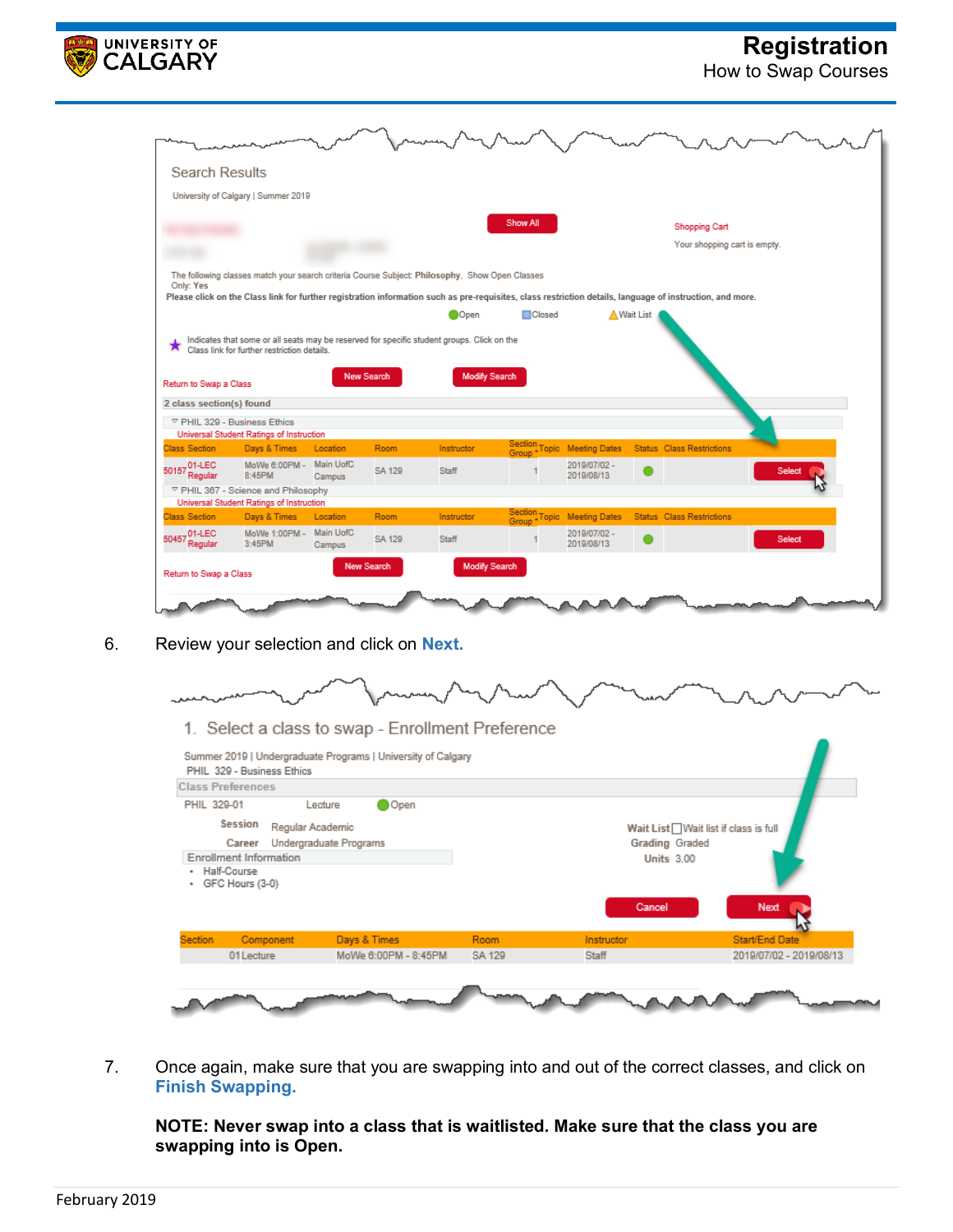



8. Review your activity and ensure that you have successfully swapped your courses.

| 3. View results                  |                                                                                                  |               |
|----------------------------------|--------------------------------------------------------------------------------------------------|---------------|
|                                  | View the results of your swap request. If you would like to try to swap another class, click the |               |
| Swap Another Class button below. | Summer 2019   Undergraduate Programs   University of Calgary                                     |               |
|                                  |                                                                                                  |               |
| Success: Classes were swapped    | Error: Unable to swap class                                                                      |               |
|                                  |                                                                                                  |               |
| Class                            | Message                                                                                          | <b>Status</b> |
| Swap LWSO 203<br>with PHIL 329   | Success: This class has been replaced.                                                           |               |